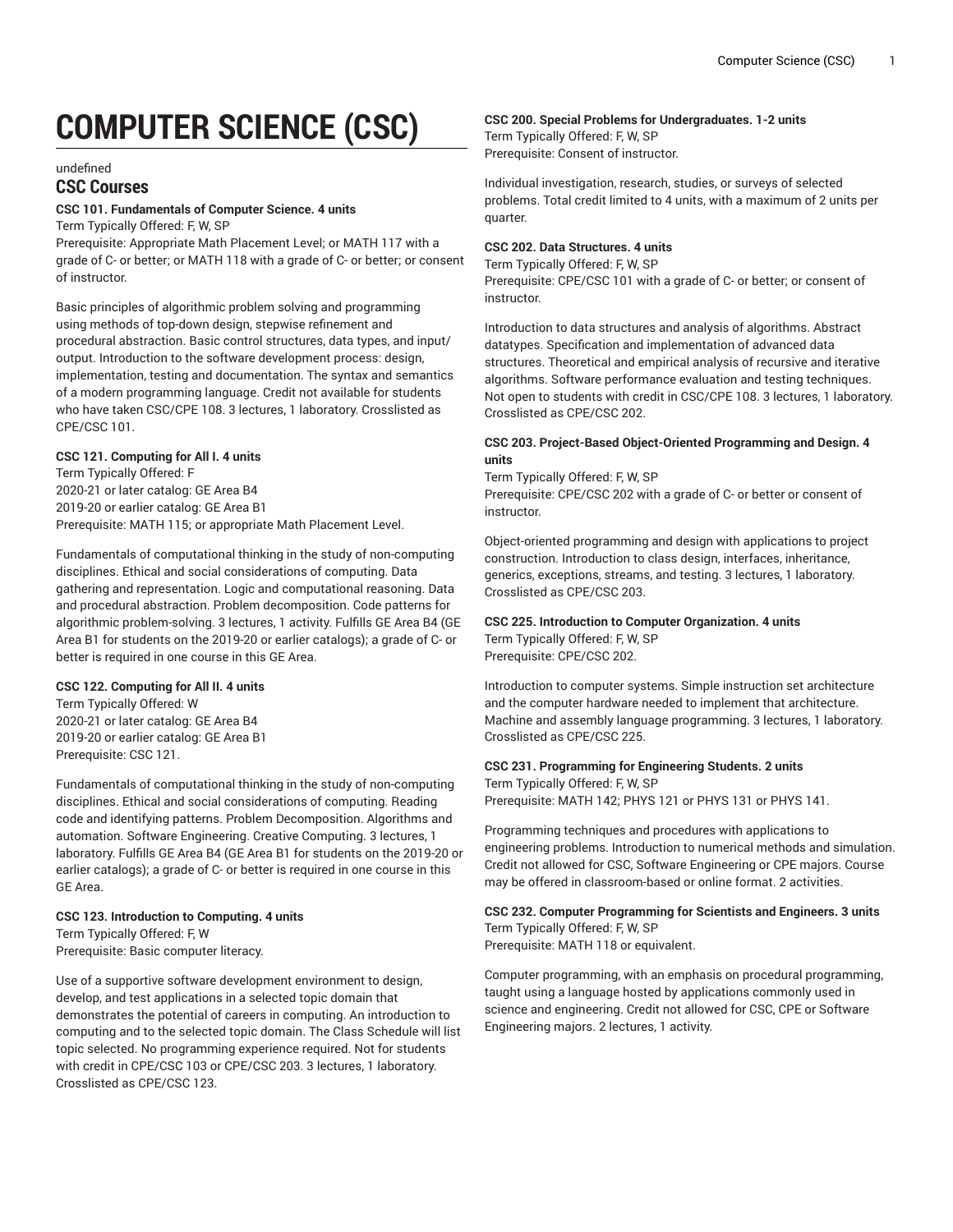## **CSC 234. C and Unix. 3 units**

Term Typically Offered: F, W, SP Prerequisite: MATH 142.

The C programming language and the UNIX programming environment. Operators, standard I/O functions, strings, pointers and arrays, data types and storage classes. Unix shell programming and basic I/O system calls. Credit not allowed for CSC, Software Engineering or CPE majors. 3 lectures.

## **CSC 248. Discrete Structures. 4 units**

Term Typically Offered: F, W, SP

Prerequisite: CSC/CPE 202 and CSC/CPE 203 with grades of C- or better; or consent of instructor.

Structures of computer science: logic, sets, relations, functions, graphs and trees. Propositional and predicate logic. Applications of predicate logic to preconditions, postconditions, and proof techniques. Complexity of algorithms. Not open to students with credit in CSC 141 or CSC 348. 4 lectures. Replaces CSC 348.

## **CSC 290. Selected Topics. 1-4 units**

Term Typically Offered: F, W, SP Prerequisite: Open to undergraduate students and consent of instructor.

Directed group study of selected topics. The Class Schedule will list topic selected. Total credit limited to 8 units. 1 to 4 lectures.

## **CSC 300. Professional Responsibilities. 4 units**

Term Typically Offered: TBD Prerequisite: Completion of GE Area A3 with a grade of C- or better; CSC/ CPE 357; and junior standing.

The responsibilities of the computer science professional. The ethics of science and the IEEE/ACM Software Engineering Code of Ethics. Quality tradeoffs, software system safety, intellectual property, history of computing and the social implications of computers in the modern world. Applications to ethical dilemmas in computing. Technical presentation methods and practice. 3 lectures, 1 laboratory.

#### **CSC 304. Software Engineering without Programming. 4 units** Term Typically Offered: F

Prerequisite: Junior standing; one course in GE Area B4 with a grade of Cor better (GE Area B1 for students on the 2019-20 or earlier catalogs).

Introduction to software engineering for students pursuing noncomputing degree objectives. Software development lifecycles. Stakeholders and roles in the software lifecycle. Product vision, user personas, and user stories. Software requirements. User interface prototyping. Data description for applications. Software architectures. Software testing. Not open to students in CPE, CSC, or SE. 4 lectures.

## **CSC 305. Individual Software Design and Development. 4 units** Term Typically Offered: F, W, SP

Prerequisite: CSC/CPE 203.

Practical software development skills needed for construction of midsized production-quality software modules, using the CSC upper division programming language. Topics include inheritance, exceptions, and memory and disk-based dynamic data structures. Students must complete an individual programming project of mid-level complexity. 3 lectures, 1 laboratory.

## **CSC 307. Introduction to Software Engineering. 4 units**

Term Typically Offered: F, W, SP Prerequisite: CSC 248 or CSC 348; and CPE/CSC 357.

Requirements, specification, design, implementation, testing and verification of large software systems. Study and use of the software process and software engineering methodologies; working in project teams. Not open to students with credit in CSC 308. 3 lectures, 1 laboratory.

## **CSC 308. Software Engineering I. 4 units**

Term Typically Offered: F, W, SP Prerequisite: CSC 248 or CSC 348.

Principles for engineering requirements analysis and design of large complex software systems. Software process models. Methods of project planning, tracking, documentation, communication, and quality assurance. Analysis of engineering tradeoffs. Group laboratory project. Technical oral and written presentations. 3 lectures, 1 laboratory.

## **CSC 309. Software Engineering II. 4 units**

Term Typically Offered: F, W, SP Prerequisite: CSC 308 and CSC/CPE 357.

Continuation of the software lifecycle. Methods and tools for the implementation, integration, testing and maintenance of large software systems. Software development and test environments. Software quality assurance. Group laboratory project. Technical presentation methods and practice. 3 lectures, 1 laboratory.

# **CSC 312. Computational Thinking for Educators. 4 units**

Term Typically Offered: SU

Prerequisite: Completion of GE Area C2; and completion of GE Area B4 with a grade of C- or better (GE Area B1 for students on the 2019-20 or earlier catalog.)

Fundamentals of computational thinking in the context of K-12 Education. Ethical and social considerations of computing. Data gathering and representation. Logic and computational reasoning. Data and procedural abstraction. Problem decomposition. Code patterns for algorithmic problem-solving. Course may be offered in classroom-based, online, or hybrid format. 3 lectures, 1 laboratory.

## **CSC 313. Teaching Computing. 4 units**

Term Typically Offered: F, W, SP Prerequisite: CPE/CSC 202 or CSC 314.

An introduction to pedagogical methods and practical techniques for computer science education: selecting appropriate content, designing assignments and activities, evaluating student learning, and evaluating teaching efficacy. Hands-on guided curricular design activities and realworld practice. 3 lectures, 1 laboratory.

## **CSC 314. Software Design and Data Structures for Educators. 4 units** Term Typically Offered: SU

Prerequisite: CSC 312.

A programming-based introduction to software design techniques, data structures, and algorithms, appropriate for K-12 computer science teachers. Satisfies a requirement for the computer science specific supplementary authorization for teaching K-12 computer science in California. Course offered online only. 3 lectures, 1 laboratory.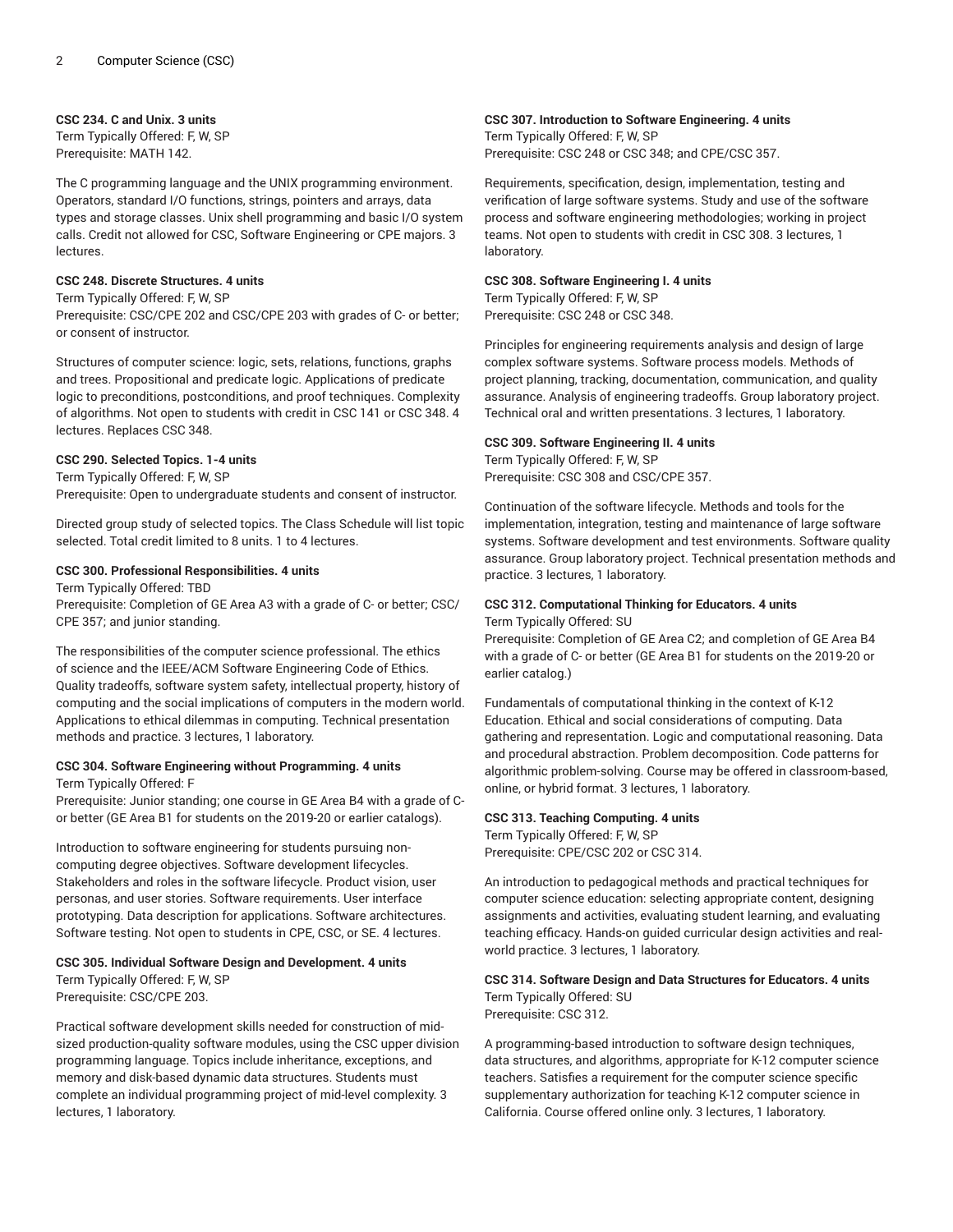## **CSC 320. Practical Computer Security for Everyone. 4 units**

Term Typically Offered: F, W, SP 2020-21 or later: Upper-Div GE Area B 2019-20 or earlier catalog: GE Area B5, B6, or B7 Prerequisite: Junior standing; completion of GE Area A with grades of Cor better; and one course in GE Area B4 with a grade of C- or better (GE Area B1 for students on the 2019-20 or earlier catalogs).

Exploration of practical computer security in everyday life for nonmajors. Covering the principles, technologies and tools used to secure the Internet and keep ourselves digitally secure, including: privacy and anonymity, web and data security, cryptography, malware, authentication and access control. Course may be offered in classroom-based or online format. 3 lectures, 1 laboratory. Fulfills GE Area Upper-Division B (GE Areas B5, B6, or B7 for students on the 2019-20 catalog).

#### **CSC 321. Introduction to Computer Security. 4 units**

Term Typically Offered: F, W, SP Prerequisite: CPE/CSC 357.

Survey of topics in computer system and network security, including protection, access control, distributed access control, operating system security, applied cryptography, network security, firewalls, secure coding practices, and case studies from real-world systems. 3 lectures, 1 laboratory. Crosslisted as CPE/CSC 321.

## **CSC 323. Cryptography Engineering. 4 units**

Term Typically Offered: F, W, SP Prerequisite: CPE/CSC 357.

An introduction to the theory and practice of building secure, cryptographic systems. Core cryptographic primitives. Implementation, evaluation and subversion of widely deployed cryptographic products and protocols. 3 lectures, 1 laboratory.

# **CSC 325. Introduction to Privacy: Policy and Technology. 4 units**

Term Typically Offered: F, W, SP

Prerequisite: Completion of GE Area A3 with a grade of C- or better; CPE/ CSC 203; CSC 300 or PHIL 323.

Introduction to policies and technologies related to digital privacy. Legal decisions and policies, domestic and global cultural expectations, and privacy related technologies including applications to surveillance, big data, websites, mobile, and privacy by design. 3 lectures, 1 laboratory.

#### **CSC 344. Music Programming. 4 units**

Term Typically Offered: F, W, SP Prerequisite: CSC 248 or CSC 348; and CPE/CSC 357.

Music-producing programs. Software synthesizers: oscillators, coupled oscillators, wavetable synthesis. Sound processing units/filters: LTI, FIR, IIR, nonlinear. Physics of sound, mathematical foundations of sound synthesis and filtering, existing sound formats (both sampled and MIDI). 3 lectures, 1 laboratory.

## **CSC 349. Design and Analysis of Algorithms. 4 units**

Term Typically Offered: F, W, SP Prerequisite: CPE/CSC 102 and CPE/CSC 103 or CPE/CSC 202 and CPE/ CSC 203; MATH 142; and CSC 248, CSC 348, or MATH 248.

Intermediate and advanced algorithms and their analysis. Mathematical, geometrical, and graph algorithms. NP-complete problems. Additional topics will be chosen from pattern matching, file compression, cryptology, dynamic and linear programming, and exhaustive search. Course may be offered in classroom-based or online format. 3 lectures, 1 laboratory.

#### **CSC 350. Computing for Interactive Arts Capstone I. 2 units**

Term Typically Offered: F, W, SP Prerequisite: ART 384; CSC/CPE 103 or CSC/CPE 202; and junior standing.

Definition and specification of a team-based creative collaboration on a digital interactive art project (e.g. animation, video game, interactive media display, etc). Research and techniques, project planning and project team organization, prototype creation. 1 lecture, 1 laboratory. Crosslisted as ART/CSC 350.

## **CSC 357. Systems Programming. 4 units**

Term Typically Offered: F, W, SP

Prerequisite: CSC/CPE 102 and CSC/CPE 103 with a grade of C- or better or consent of instructor, or CSC/CPE 202 and CSC/CPE 203 with a grade of C- or better or consent of instructor; and CSC 225 or CPE/EE 229 or CPE/EE 233.

C programming language from a system programming perspective. Standard C language including operators, I/O functions, and data types in the context of system functions. Unix commands, shell scripting, file system, editors. 3 lectures, 1 laboratory. Crosslisted as CPE/CSC 357.

## **CSC 364. Introduction to Networked, Distributed, and Parallel Computing. 4 units**

Term Typically Offered: F, W, SP Prerequisite: CPE/CSC 203.

Multisystem/multiprocessor coordination and computing. Networking: OSI stack, routing, link layer, mobile, wireless, and applications. Distributed and Parallel Computing: parallelism, concurrency, coordination, shared memory, messaging, task and data decomposition, and design and implementation challenges. 3 lectures, 1 laboratory.

#### **CSC 365. Introduction to Database Systems. 4 units**

Term Typically Offered: F, W, SP

Prerequisite: CSC 248 or CSC 348; or CPE/CSC 102 and CPE/CSC 103 and MATH 248; or CPE/CSC 202 and CPE/CSC 203 and MATH 248.

Basic principles of database management systems (DBMS) and of DBMS application development. DBMS objectives, systems architecture, database models with emphasis on Entity-Relationship and Relational models, data definition and manipulation languages, the Structured Query Language (SQL), database design, application development tools. 3 lectures, 1 laboratory.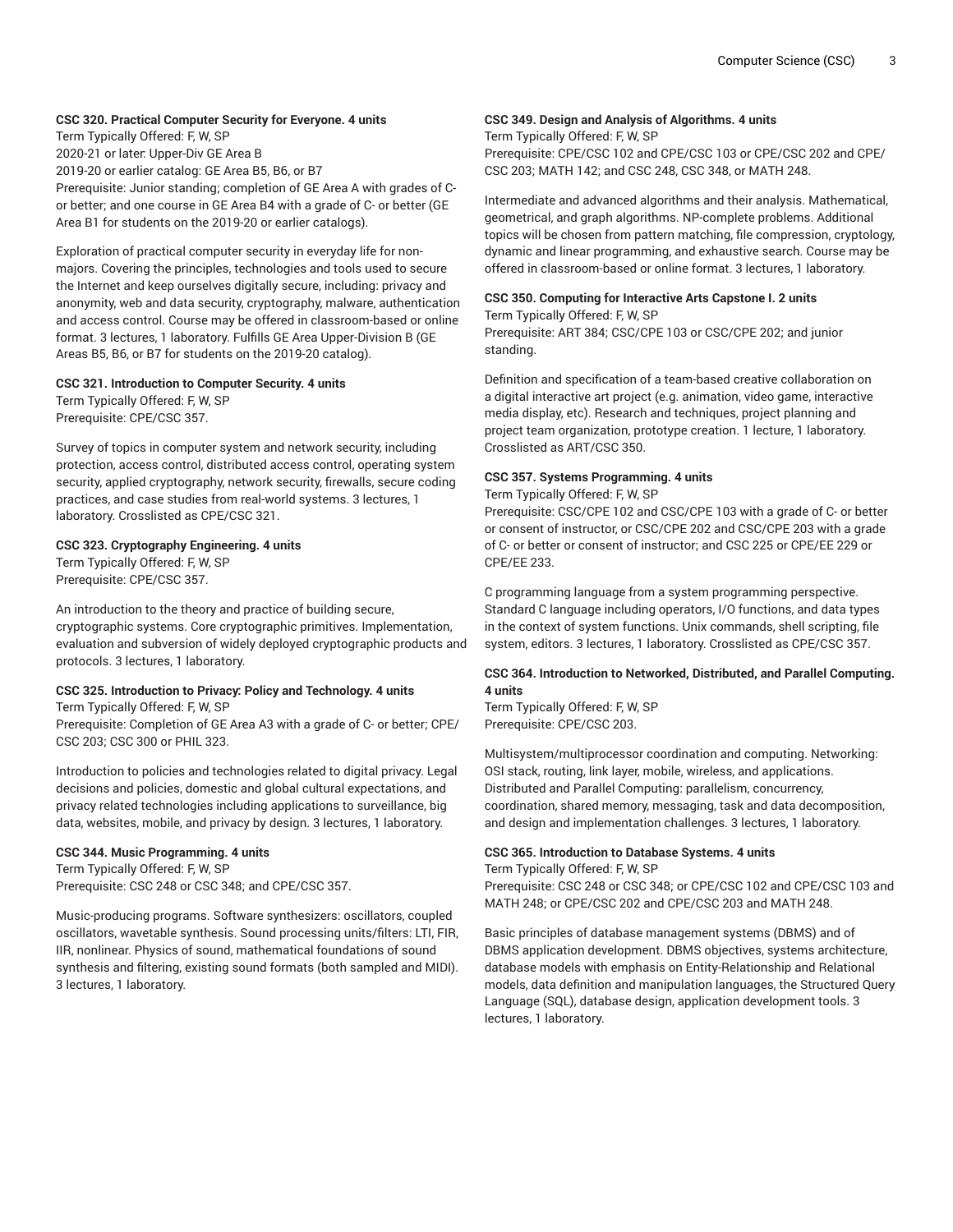## **CSC 366. Database Modeling, Design and Implementation. 4 units**

Term Typically Offered: F, W, SP Prerequisite: CSC 365.

The database modeling problem. Database modeling levels: external, conceptual, logical and physical. Database models: entity-relationship, relational, object-oriented, semantic, and object-relational. Normal forms. Distributed database design. Functional analysis of database applications and transaction specification, design, and implementation. 3 lectures, 1 laboratory.

## **CSC 369. Introduction to Distributed Computing. 4 units**

Term Typically Offered: F, W, SP

Prerequisite: CSC/CPE 102 and CSC/CPE 103, or CSC/CPE 202 and CSC/ CPE 203; and one of the following: STAT 301, STAT 312, STAT 321 or STAT 350.

Introduction to distributed computing paradigms and cloud computing. Modern distributed computing infrastructures. Problem-solving in a distributed computing environment. 3 lectures, 1 laboratory.

## **CSC 371. Game Design. 4 units**

Term Typically Offered: F, W, SP

Prerequisite: CSC/CPE 102 and CSC/CPE 103; or CSC/CPE 202 and junior standing.

In-depth study of game design including rules, player interaction, and storytelling. Exploration of effective use of sound, art, and game controls in creating meaningful play. Development of fully functioning and engaging games, following standard domain-specific software development processes and using physical prototyping and playtesting. Current, industry-tested game engines. Course may be offered in classroom-based or online format. 3 lectures, 1 laboratory.

## **CSC 377. Introduction to Mixed Reality. 4 units**

Term Typically Offered: F, W, SP Prerequisite: CPE/CSC 202. Recommended: ART 376.

Project-based study and application of Mixed Reality (MR) topics including integrated mixed reality development environments, Human Computer Interaction (HCI) peripherals, 3D environment scanning, physics interaction, diminished reality, motion capture, facial recognition, and visualization hardware. 3 lectures, 1 laboratory.

## **CSC 378. Interactive Entertainment Engineering. 4 units**

Term Typically Offered: F, W, SP

Prerequisite: CPE/CSC 102 and CPE/CSC 103, or CPE/CSC 202 and junior standing.

Project-based, software oriented, introductory study of interactive entertainment. Discussion and evaluation of classic and historically influential games. Exploration of concepts in game design and development. Topics may include interactive storytelling, game physics, game AI, character development, animation, and development of virtual worlds. Projects require significant programming. 3 lectures, 1 laboratory.

## **CSC 400. Special Problems. 1-4 units**

Term Typically Offered: F, W, SP Prerequisite: Consent of instructor.

Individual investigation, research, studies or surveys of selected problems. Total credit limited to 4 units.

# **CSC 402. Software Requirements Engineering. 4 units**

Term Typically Offered: F Prerequisite: CSC 307 or CSC 309.

Software requirements elicitation, analysis and documentation. Team process infrastructure and resource estimation to support appropriate levels of quality. Software architectural design. 3 lectures, 1 laboratory.

## **CSC 405. Software Construction. 4 units**

Term Typically Offered: W Prerequisite: CSC 305 and CSC 402.

Design and construction of sizeable software products. Technical management of software development teams. Software development process models, software design, documentation, quality assurance during development, software unit and integration testing; CASE tools, development environments, test tools, configuration management. 3 lectures, 1 laboratory.

## **CSC 406. Senior Project - Software Deployment. 4 units** Term Typically Offered: SP Prerequisite: CSC 405.

Deployment of a sizeable software product by a student team. Software maintenance and deployment economic issues. Management of deployed software: version control, defect tracking and technical support. 3 lectures, 1 laboratory.

# **CSC 409. Current Topics in Software Engineering. 4 units**

Term Typically Offered: F, W, SP Prerequisite: CSC 307 or CSC 309.

Selected topics in software engineering. Topics may include program generation, quality assurance, formal methods, software metrics, design methods, testing, or software development processes. The Class Schedule will list topic selected. Total credit limited to 8 units. 3 lectures, 1 laboratory.

## **CSC 410. Software Evaluation. 4 units**

Term Typically Offered: F, W, SP Prerequisite: CSC 349; and one of the following: STAT 301, STAT 312, STAT 321 or STAT 350.

Theory and practice of evaluation of software and software systems. Design of experiments for measuring software performance, measuring software output quality, analytical modeling for capacity planning, workload characterization and benchmarking, selection of appropriate software evaluation metrics and criteria. 3 lectures, 1 laboratory.

#### **CSC 421. Binary Exploitation: Tools and Techniques. 4 units** Term Typically Offered: W

Prerequisite: CSC 321; CSC 300 or PHIL 323.

Introduction to the theory and practice of finding vulnerabilities in production systems with a focus on the evolution of vulnerabilities over time. Topics include buffer overflows, return-oriented-programming attacks, return to libc attacks, heap attacks, and common tools. 3 lectures, 1 laboratory.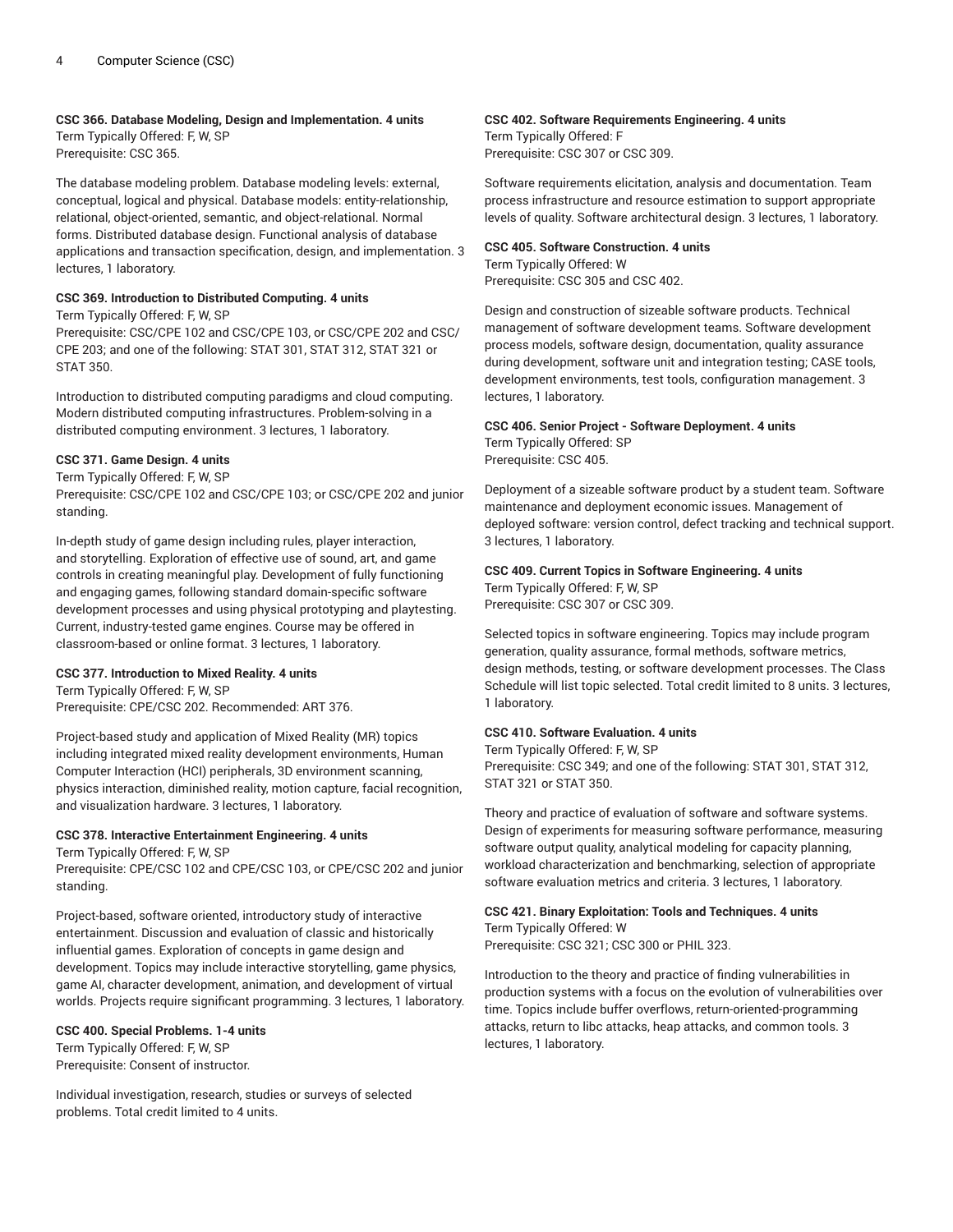## **CSC 422. Network Security. 4 units**

Term Typically Offered: SP Prerequisite: CSC 364 or CPE 464.

Introduction to network security, including denial of service, botnets, access control, routing attacks, transport layer attacks, tunneling mechanisms, VPNs, IDS, firewalls, penetration testing, key distribution, email security, jamming, and wireless security. 3 lectures, 1 laboratory. Crosslisted as CPE/CSC 422.

## **CSC 424. Software Security. 4 units**

Term Typically Offered: F, W, SP Prerequisite: CSC 307 or CSC 309; CPE/CSC 321.

Principles behind secure software design including threat models, trust management, common vulnerabilities and mitigation techniques, robust software development, isolation of untrusted code, auditability, and testing. 3 lectures, 1 laboratory.

#### **CSC 425. Wireless Security. 4 units**

Term Typically Offered: F, W, SP Prerequisite: CPE/CSC 321. Recommended: CSC 300 or PHIL 323; CSC 364 or CPE 464.

Comprehensive overview of wireless networks and system security. Security issues and solutions in emerging wireless access networks and systems as well as multi-hop wireless networks. 3 lectures, 1 laboratory. Crosslisted as CPE/CSC 425.

## **CSC 429. Current Topics in Computer Security. 4 units**

Term Typically Offered: F, W, SP Prerequisite: CPE/CSC 321 and CPE/CSC 357.

Selected topics in emerging areas of computer security. Potential topics include: network and web security, critical infrastructure protection, embedded systems security, malware analysis, mobile security, and digital forensics, among others. The Class Schedule will list topic selected. Total credit limited to 8 units. 3 lectures, 1 laboratory.

## **CSC 430. Programming Languages. 4 units**

Term Typically Offered: F, W, SP Prerequisite: CSC 349.

Programming language design through evaluator implementation. Expressions, functions, environments, closures, mutation, objects, type systems, and syntactic abstraction. Syntactic, semantic, and static analysis properties. 3 lectures, 1 laboratory.

#### **CSC 431. Compiler Construction. 4 units**

Term Typically Offered: F, W, SP Prerequisite: CSC 430.

Intermediate code representations, memory management, functions and parameter passing, code transformations and optimizations, code generation, register allocation. 3 lectures, 1 laboratory. Crosslisted as CPE/CSC 431.

## **CSC 436. Mobile Application Development. 4 units**

Term Typically Offered: F, W, SP Prerequisite: CSC/CPE 357.

Inception, development, testing, and deployment of mobile applications. Introduction to tools, libraries, and frameworks for one or more mobile platforms and devices. Emphasis on software engineering best practices for developing entrepreneurial or humanitarian mobile-centric applications. 3 lectures, 1 laboratory.

## **CSC 437. Dynamic Web Development. 4 units**

Term Typically Offered: F, W, SP Prerequisite: CPE/CSC 357 with a grade of C- or better and CSC 365 with a grade of C- or better; or consent of instructor.

Project-based study of web-based three-tiered applications, including current best practices and tools for design, implementation and testing of browser interface, serverside business logic, object-relational mapping, databases, and web services. 3 lectures, 1 laboratory.

#### **CSC 445. Theory of Computation I. 4 units**

Term Typically Offered: F, W, SP Prerequisite: CSC 248 or CSC 348.

Theory of formal languages and automata. Turing machines. Chomsky hierarchy. Theory of decidability and computability. 4 lectures.

#### **CSC 448. Bioinformatics Algorithms. 4 units**

Term Typically Offered: F, W, SP Prerequisite: CSC 349.

Introduction to the use of computers to solve problems in molecular biology. The algorithms, languages, and databases important in determining and analyzing nucleic and protein sequences and their structure. 3 lectures, 1 laboratory.

# **CSC 450. Computing for Interactive Arts Capstone II. 2 units** Term Typically Offered: F, W, SP

Prerequisite: ART/CSC 350.

Team-based design, construction and deployment of a collaborative interactive computational art project typically found in the fields of animation, game design, and interactive media. Management of interdisciplinary teams, documentation, creative development, testing, and assessment. 2 activities. Crosslisted as ART/CSC 450.

## **CSC 453. Introduction to Operating Systems. 4 units**

Term Typically Offered: F, W, SP Prerequisite: CSC/CPE 357; and CSC 225, CPE/EE 229, or CPE/EE 233.

Introduction to sequential and multiprogramming operating systems; kernel calls, interrupt service mechanisms, scheduling, files and protection mechanisms, conventional machine attributes that apply to operating system implementation, virtual memory management, and I/ O control systems. Course may be offered in classroom-based or online format. 3 lectures, 1 laboratory. Crosslisted as CPE/CSC 453.

## **CSC 454. Implementation of Operating Systems. 4 units** Term Typically Offered: F, W, SP

Prerequisite: CSC/CPE 453.

Design and implementation of multiprogramming kernels, systems programming methodology, interprocess communications, synchronization, device drivers and network access methods. 3 lectures, 1 laboratory. Crosslisted as CPE/CSC 454.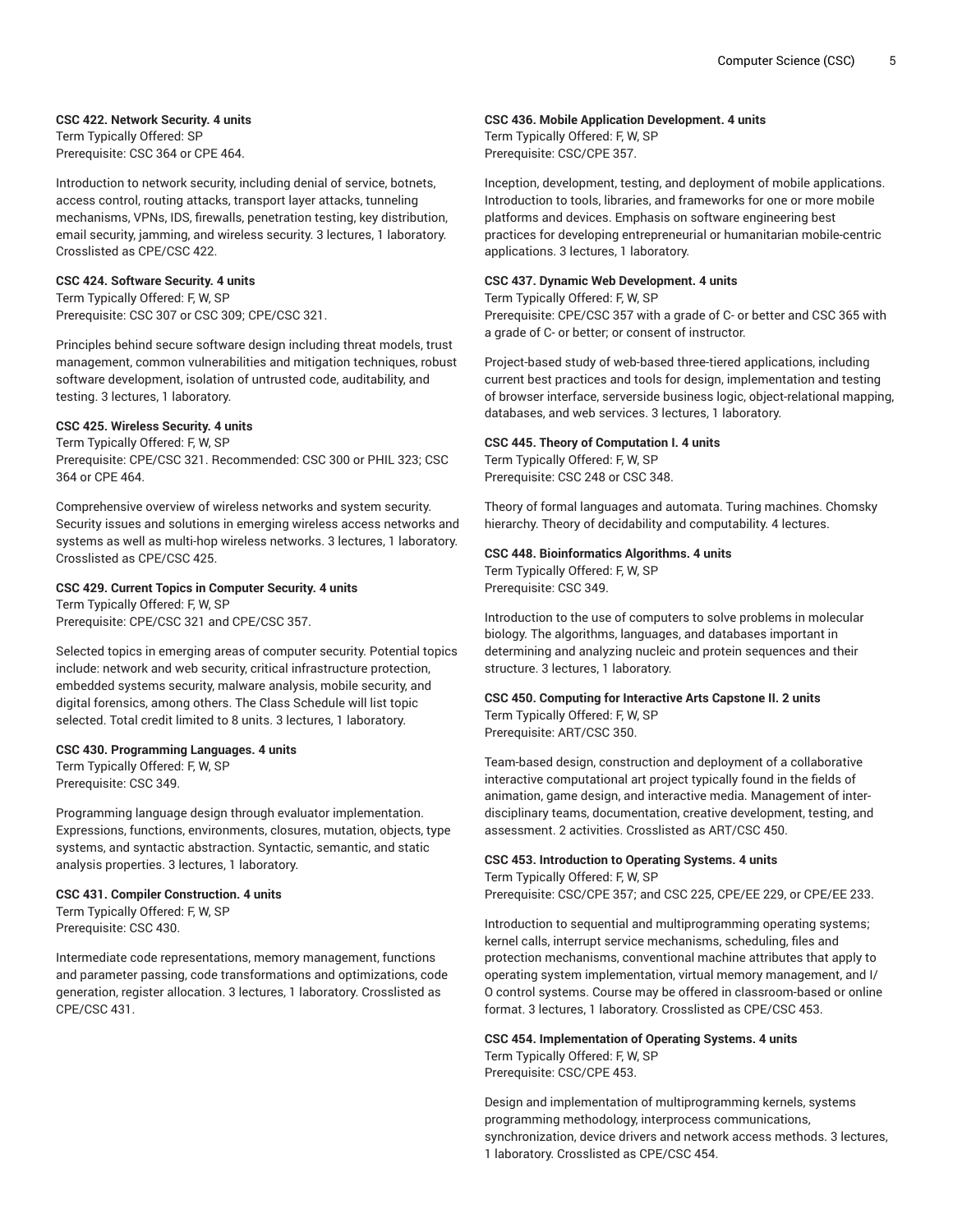## **CSC 458. Current Topics in Computer Systems. 4 units**

Term Typically Offered: F, W, SP Prerequisite: CSC/CPE 357.

Selected aspects of design, implementation and analysis of networks, advanced operating and distributed systems. Topics may include process management, virtual memory, process communication, context switching, file system designs, persistent objects, process and data migration, load balancing, security and networks. The Class Schedule will list topic selected. Total credit limited to 8 units. 3 lectures, 1 laboratory. Crosslisted as CPE/CSC 458.

## **CSC 466. Knowledge Discovery from Data. 4 units**

Term Typically Offered: F, W, SP

Prerequisite: CSC 349 and one of the following: STAT 252, STAT 302, STAT 312, STAT 321 or STAT 350.

Overview of modern knowledge discovery from data (KDD) methods and technologies. Topics in data mining (association rules mining, classification, clustering), information retrieval, web mining. Emphasis on use of KDD techniques in modern software applications. 3 lectures, 1 laboratory.

## **CSC 468. Database Management Systems Implementation. 4 units** Term Typically Offered: F, W, SP

Prerequisite: CSC 365.

Data structures and algorithms used in the implementation of database systems. Implementation of data and transaction managers: access methods interfaces, concurrency control and recovery, query processors and optimizers. Introduction to implementation of distributed database systems. 3 lectures, 1 laboratory.

## **CSC 469. Distributed Systems. 4 units**

Term Typically Offered: F, W, SP Prerequisite: CSC/CPE 357.

Foundations of distributed systems, distributed hash tables (peerto-peer systems), failure detectors, synchronization, election, interprocess communication, consensus, replication, key-value stores, and measurements. 3 lectures, 1 laboratory. Crosslisted as CSC/CPE 469.

**CSC 471. Introduction to Computer Graphics. 4 units** Term Typically Offered: F, W, SP Prerequisite: CPE/CSC 357.

Graphics software development and use of application programming interfaces for 3D graphics. The graphics pipeline, modeling, geometric and viewing transforms, lighting and shading, rendering, interaction techniques and graphics hardware. 3 lectures, 1 laboratory. Crosslisted as CPE/CSC 471.

## **CSC 473. Advanced Rendering Techniques. 4 units**

Term Typically Offered: F, W, SP Prerequisite: CSC/CPE 471.

Illumination models, reflectance, absorption, emittance, Gouraud shading, Phong shading, raytracing polyhedra and other modeling primitives, coherence, acceleration methods, radiosity, form factors, advanced algorithms. 3 lectures, 1 laboratory.

## **CSC 474. Computer Animation. 4 units** Term Typically Offered: F, W, SP

Prerequisite: CSC/CPE 471.

Basic and advanced algorithms for generating sequences of synthetic images. Interpolation in time and space, procedural and keyframe animation, particle systems, dynamics and inverse kinematics, morphing and video. 3 lectures, 1 laboratory.

## **CSC 476. Real-Time 3D Computer Graphics Software. 4 units** Term Typically Offered: F, W, SP

Prerequisite: CSC/CPE 471.

Basic and advanced algorithms for real-time, interactive, 3D graphics software. Modeling (polygon mesh, height field, scene graph), realtime rendering and shading (visibility processing, LOD, texture and light maps), collision detection (bounding volumes, complexity management), interactive controls, multi-player game technology, game engine architecture. 3 lectures, 1 laboratory. Crosslisted as CPE/CSC 476.

## **CSC 477. Scientific and Information Visualization. 4 units** Term Typically Offered: F, W, SP

Prerequisite: CSC 349.

Basic data processing (magnitude, grouping and segmentation), visualization design, cognition and perception, spatial data visualizations (2D and 3D, e.g. GIS data, medical data) information data visualization, spatial encoding, color encoding, and interaction. 3 lectures, 1 laboratory.

#### **CSC 478. Current Topics in Computer Graphics. 4 units** Term Typically Offered: F, W, SP

Prerequisite: CSC/CPE 471.

Selected aspects of the design, implementation and analysis of computer graphics. Topics may include rendering, modeling, visualization, animation, virtual reality, computer vision, multimedia, and perception issues. The Class Schedule will list topic selected. Total credit limited to 8 units. 3 lectures, 1 laboratory.

## **CSC 480. Artificial Intelligence. 4 units**

Term Typically Offered: F, W, SP Prerequisite: either CSC/CPE 102 and CSC/CPE 103 with a grade of Cor better or consent of instructor; or CSC/CPE 202 with a grade of C- or better and junior standing.

Programs and techniques that characterize artificial intelligence. Programming in a high level language. 3 lectures, 1 laboratory.

## **CSC 481. Knowledge Based Systems. 4 units**

Term Typically Offered: F, W, SP Prerequisite: CSC 480.

In-depth treatment of knowledge representation, utilization and acquisition in a programming environment. Emphasis on the use of domain-specific knowledge to obtain expert performance in programs. 3 lectures, 1 laboratory.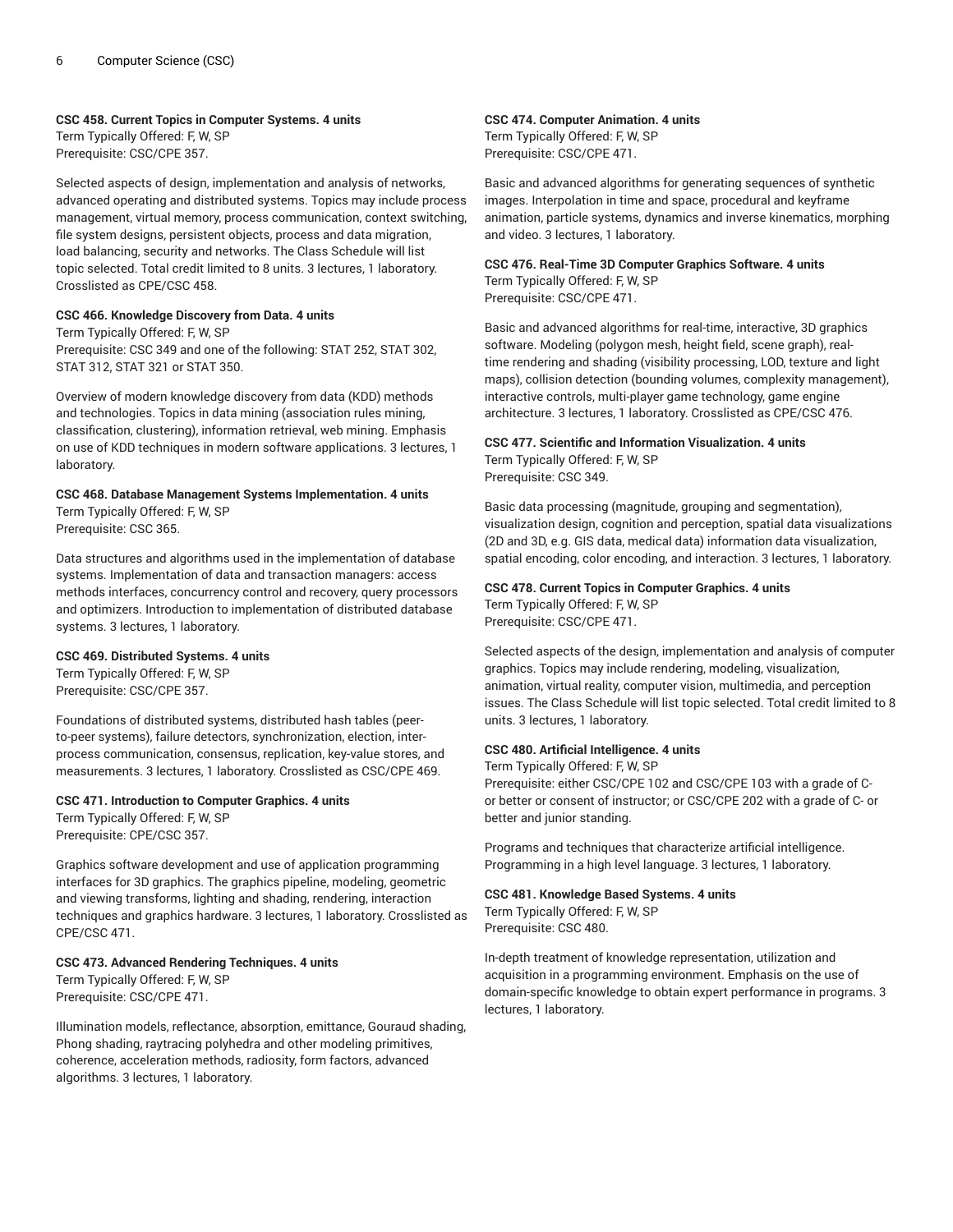## **CSC 482. Speech and Language Processing. 4 units**

Term Typically Offered: F, W, SP

Prerequisite: CSC 466 or CSC 480 or graduate standing. Recommended: CSC 349.

Introduction to natural language processing theory; speech processing; review of recent advancements. Topics include: tokenization, partof-speech tagging, word-sense disambiguation, natural language understanding, natural language generation, data mining, voice processing, vocalization, semantic networks, intelligent assistants, computational linguistics, stylistics and machine learning. 3 lectures, 1 laboratory.

## **CSC 484. User-Centered Interface Design and Development. 4 units** Term Typically Offered: F, W, SP

Prerequisite: CSC 307 or CSC 308; junior standing.

Introduction to the importance of user-centered principles in the design of good interfaces and effective human-computer interaction. Topics include: study of human characteristics affected by interface design, effective requirements data collection and analysis, user-centered approaches to software engineering, and evaluation of interface and interaction quality. 3 lectures, 1 laboratory.

## **CSC 486. Human-Computer Interaction Theory and Design. 4 units**

Term Typically Offered: F, W, SP Prerequisite: CSC 307 or CSC 308.

Application of the theories of human-computer interaction to the task of user-centered design. Survey of techniques for studying and involving users in different aspects of the design process, and demonstration of where and when applicable. Combining of theoretical understanding with practical experience to design solutions to problems facing interactive systems designers. 3 lectures, 1 laboratory.

## **CSC 487. Deep Learning. 4 units**

Term Typically Offered: F, W, SP

Prerequisite: CSC 349, and MATH 206 or MATH 244. Recommended: CSC 466 or CSC 480.

Overview of current topics in Deep Learning. Theory and practice of Deep Learning (DL) paradigms. Convolutional Neural Networks (NN), Recurrent NN, Dropout, Momentum Gradient Descent, Batch Normalization, Adversarial and Siamese NN, and new developments. Emphasis on using DL to solve a real-world application of significant scope. 3 lectures, 1 laboratory.

## **CSC 490. Selected Advanced Topics. 1-4 units**

Term Typically Offered: F, W, SP Prerequisite: Consent of instructor.

Directed group study of selected topics for advanced students. Open to undergraduate and graduate students. Class schedule will list topic selected. Total credit limited to 8 units. 1 to 4 lectures.

## **CSC 491. Senior Project I. 2 units**

Term Typically Offered: F, W, SP Prerequisite: CSC 307 or CSC 309; and consent of instructor.

Selection and completion of a project by individuals or team which is typical of problems which graduates must solve in their fields of employment. Project may include students from other disciplines. Formulation of outline, literature review, and project schedule.

## **CSC 492. Senior Project II. 2 units**

Term Typically Offered: F, W, SP Prerequisite: CSC 491 and consent of instructor.

Selection and completion of a project by individuals or team which is typical of problems which graduates must solve in their fields of employment. Project may include students from other disciplines. Project results are presented in a formal report.

## **CSC 493. Cooperative Education Experience. 1-2 units**

Term Typically Offered: F, W, SP CR/NC Prerequisite: Consent of instructor.

Work experience in an area related to computing. Positions are typically paid and usually require relocation and registration in course for one quarter. Registration in course is required at start of work experience. Formal evaluation by work supervisor required. Major and total credit limited to 4 units. Credit/No Credit grading only. Course offered online only.

## **CSC 496. Selected Advanced Laboratory. 1-4 units**

Term Typically Offered: F, W, SP Prerequisite: Consent of instructor.

Directed group laboratory study of selected topics for advanced students. Open to undergraduate and graduate students. The Class Schedule will list topic selected. Total credit limited to 8 units. 1 to 4 laboratories.

## **CSC 497. Research Senior Project I. 2 units**

Term Typically Offered: F, W, SP Prerequisite: CSC 307 or CSC 309; and consent of instructor.

Individual research activity under faculty supervision. Problem statement and literature review. Intended for those planning to pursue graduate studies or research-oriented employment.

## **CSC 498. Research Senior Project II. 2 units**

Term Typically Offered: F, W, SP Prerequisite: CSC 497 and consent of instructor.

Continued individual research activity under faculty supervision. Prototype development, analysis, documentation. Intended for those planning to pursue graduate studies or research-oriented employment.

#### **CSC 500. Directed Study. 1-4 units**

Term Typically Offered: F, W, SP CR/NC Prerequisite: Fully classified graduate standing and consent of instructor.

Individual directed study of advanced topics. Total credit limited to 4 units. Credit/No Credit grading only.

#### **CSC 508. Software Engineering I. 4 units**

Term Typically Offered: TBD Prerequisite: CSC 307 or CSC 308 and graduate standing, or consent of instructor.

In-depth study of requirements engineering, software project management, formal specifications and object-oriented analysis. 4 seminars.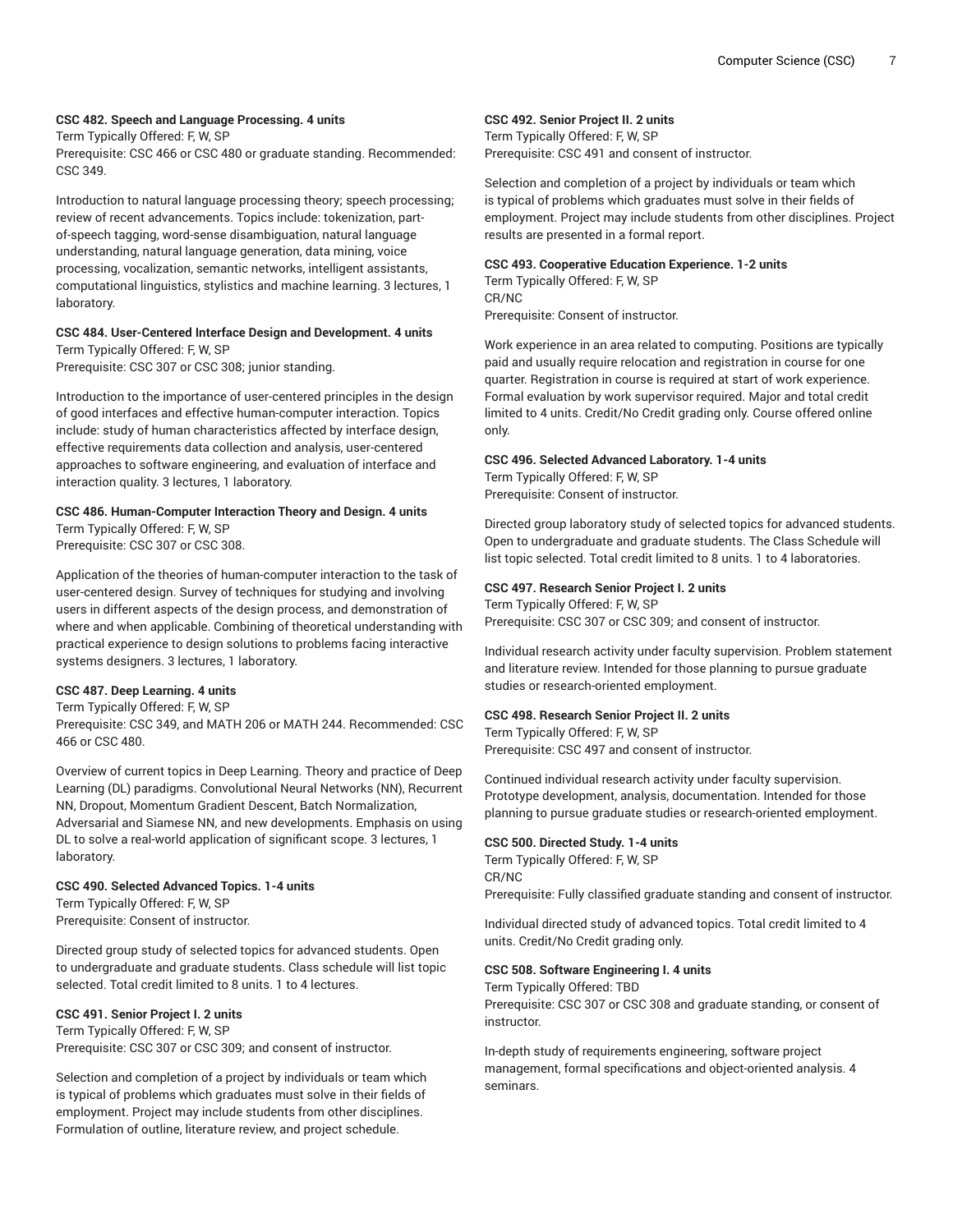## **CSC 509. Software Engineering II. 4 units**

Term Typically Offered: TBD Prerequisite: CSC 508 and graduate standing, or consent of instructor.

In-depth study of software modeling and design. Formal design methodologies. Design patterns. Detailed case studies of existing projects. Tools and methods for designing large software systems. 4 seminars.

# **CSC 513. Computing Education Research and Practice. 4 units**

Term Typically Offered: F

Prerequisite: Graduate standing or senior standing.

An overview of the current landscape of computing education research and practice, covering key research findings about how people learn computing, issues of diversity and inclusion in computer science, and a discussion of how and why we should teach everyone computing. 4 seminars.

#### **CSC 515. Computer Architecture. 4 units**

Term Typically Offered: TBD Prerequisite: CPE 315 or CPE 333, and graduate standing; or consent of instructor.

Comparative study and design of multiprocessor, dataflow, RISC, high level language and other new computer architectures. VLSI processor design techniques. 3 seminars, 1 laboratory. Crosslisted as CPE/CSC 515.

#### **CSC 521. Computer Security. 4 units**

Term Typically Offered: TBD Prerequisite: CPE/CSC 321 and graduate standing.

Exploration of advanced topics in computer security with an emphasis on research topics. 3 lectures, 1 laboratory.

#### **CSC 522. Advanced Network Security. 4 units**

Term Typically Offered: W Prerequisite: CPE/CSC 321 and CPE 464; or graduate standing.

Exploration of network security and design. Particular emphasis will be placed on the threat modeling and security mechanisms design. Laboratory exploration of network security through possible theoretical and experimental experience in system design. 3 lectures, 1 laboratory.

#### **CSC 524. System Security. 4 units**

Term Typically Offered: TBD Prerequisite: CPE/CSC 357 or graduate standing.

Exploration of system security and design. Particular emphasis will be placed on vulnerabilities and defenses in components, component selection, component interaction, sourcing, and system design. Laboratory exploration of system security through a hands-on experience in system design. 3 lectures, 1 laboratory.

#### **CSC 530. Languages and Translators. 4 units**

Term Typically Offered: TBD Prerequisite: CSC 430 and graduate standing, or consent of instructor.

Advanced programming language and translator concepts. Language concepts to be covered will be selected from current state-of-the-art languages and current issues in language design. Compiler concepts will include retargetable code generation, use of translator-writing systems, and error recovery. 4 seminars.

## **CSC 540. Theory of Computation II. 4 units**

Term Typically Offered: TBD Prerequisite: CSC 445 and graduate standing, or consent of instructor.

Advanced topics in theoretical computer science from such areas as automata theory, cellular automata theory, computational complexity, and program verification. 4 seminars.

## **CSC 549. Advanced Algorithm Design and Analysis. 4 units** Term Typically Offered: TBD Prerequisite: CSC 349.

Advanced study of algorithmic topics including dynamic programming, network flows, and linear programming. Complexity classes and reductions. NP-complete problems, with the introduction of approximation algorithms. 4 lectures.

#### **CSC 550. Operating Systems. 4 units**

Term Typically Offered: TBD Prerequisite: CSC/CPE 453 and graduate standing, or consent of instructor.

General concepts of computer architecture and operating systems. Design features of advanced computers, general time-sharing systems and schemes for dynamic memory allocation, scheduling and protection. Dynamic linkage between subroutines. Intercommunication between input/output and processors. 4 seminars.

#### **CSC 560. Database Systems. 4 units**

Term Typically Offered: TBD Prerequisite: CSC 365 and graduate standing, or consent of instructor.

Current topics in database systems: distributed databases and transactions, nested and long-running transactions, distributed concurrency control, semantic and object-oriented data models, database systems for non-traditional applications: engineering design databases, active, logic, temporal, multimedia, and real-time databases. 4 seminars.

#### **CSC 564. Computer Networks: Research Topics. 4 units**

Term Typically Offered: TBD Prerequisite: CSC 364 or CPE 464, and graduate standing; or consent of instructor.

Exploration of advanced topics in emerging computer networking technologies; focus on leading edge computer network research topics. 3 lectures, 1 laboratory. Crosslisted as CPE/CSC 564.

# **CSC 566. Topics in Advanced Data Mining. 4 units**

## Term Typically Offered: TBD

Prerequisite: CSC 466 or CSC 480 or CSC 582.

Advanced topics in the areas of data mining, knowledge discovery in data, machine learning, information retrieval and intelligent analysis of information. The Class Schedule will list topic selected. Total credit limited to 8 units. 4 lectures.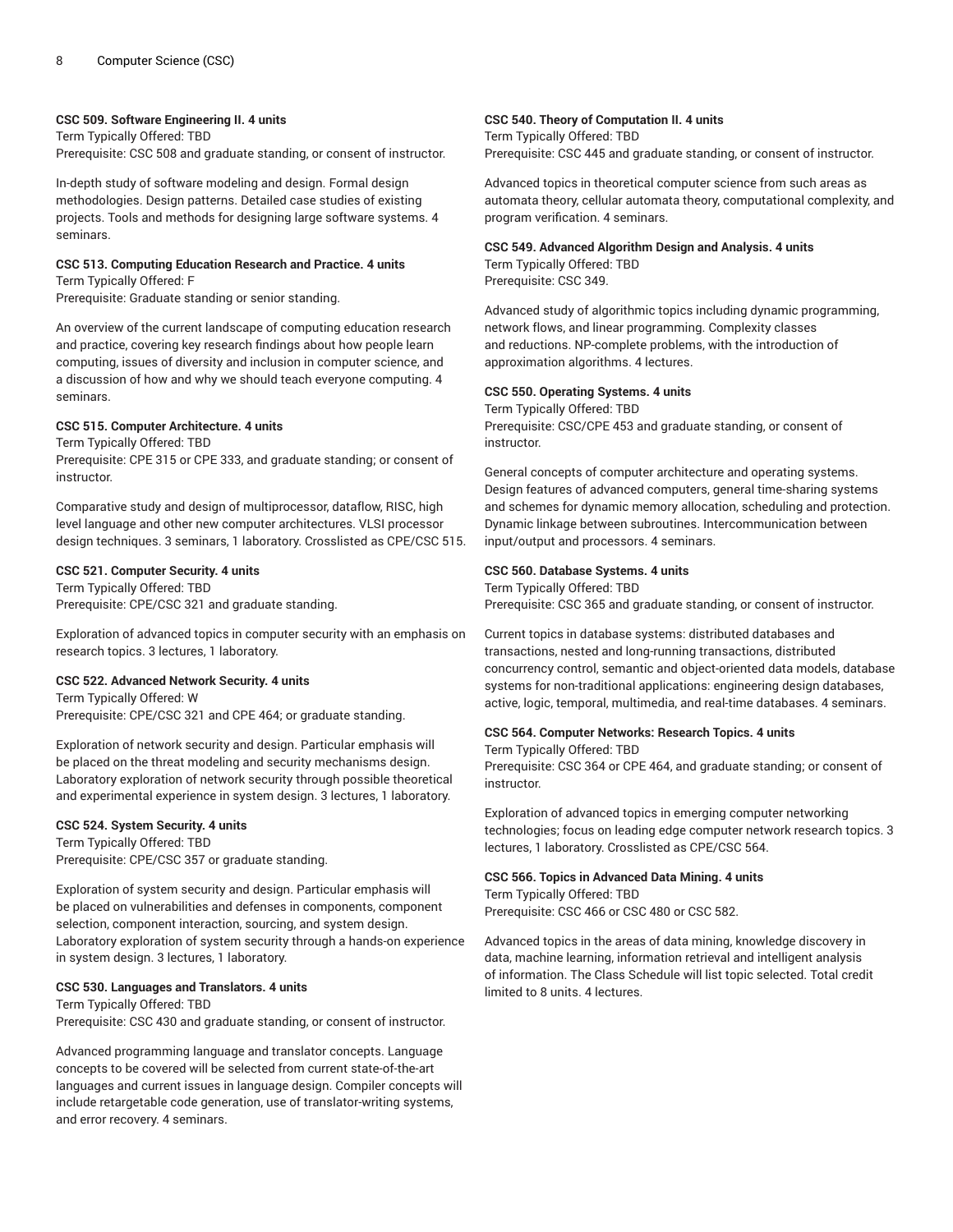## **CSC 569. Distributed Computing. 4 units**

Term Typically Offered: TBD Prerequisite: CSC 248 or CSC 348; and CPE/CSC 357; or graduate standing and consent of instructor.

Principles and practices in distributed computing: interprocess communications, group communications, client-server model, distributed objects, message queue system, distributed services, mobile agents, object space, Internet protocols. Distributed algorithms: consensus protocols, global state protocols. Fault tolerance: classification of faults, replication. 3 lectures, 1 laboratory. Crosslisted as CPE/CSC 569.

## **CSC 570. Current Topics in Computer Science. 2-4 units**

Term Typically Offered: TBD

Prerequisite: Graduate standing and evidence of satisfactory preparation in computer science.

Directed group study of selected topics for graduate students. Topics will normally consist of continuations of those in CSC 520, CSC 530, CSC 540, CSC 550, CSC 560 and CSC 580, and other topics as needed. The Class Schedule will list topic selected. Topic credit limited to 12 units. 2 to 4 seminars.

## **CSC 572. Computer Graphics. 4 units**

Term Typically Offered: TBD

Prerequisite: Successful completion of CSC/CPE 471 and graduate standing, or consent of instructor.

Advanced topics in computer graphics with emphasis on leading edge computer graphics technologies and advanced topics in graphics fundamentals. 3 lectures, 1 laboratory.

#### **CSC 574. Advanced Compute Shaders in Computer Graphics. 4 units** Term Typically Offered: F

Prerequisite: CPE/CSC 471 or graduate standing.

Advanced methods and techniques that utilize general-purpose computing on modern graphics processing units (GPUs) to achieve stateof-the-art effects with physics, animation and lighting. Parallel processing paradigms on the GPU with compute shaders. 3 lectures, 1 laboratory.

## **CSC 580. Artificial Intelligence. 4 units**

Term Typically Offered: TBD Prerequisite: CSC 480 and graduate standing, or consent of instructor.

Current research in the field of artificial intelligence with emphasis on cooperative agents, distributed agents, and decision making in complex, concurrent environments. AI programming in a distributed environment. 3 lectures, 1 laboratory.

#### **CSC 581. Computer Support for Knowledge Management. 4 units** Term Typically Offered: TBD

Prerequisite: CSC 480 or consent of instructor.

Methods and techniques that computer-based systems can provide to make the management of knowledge and information in digital form easier for the user. Emphasis on support for knowledge-intensive activities performed by users. 3 lectures, 1 laboratory.

## **CSC 582. Computational Linguistics. 4 units**

Term Typically Offered: TBD Prerequisite: CSC 482 or consent of instructor.

Research-based review of recent advancements in computational linguistics and natural language processing. Topics selected from: language morphology, natural language generation, feature extraction and unification, meaning representations, stylistics, discourse analysis and machine learning methods. 3 lectures, 1 laboratory.

## **CSC 587. Advanced Deep Learning. 4 units**

Term Typically Offered: SP

Prerequisite: CSC 487; or Data Science Minor and DATA 402; or graduate standing.

Current research in the field of deep learning. Topics such as supervised, unsupervised, and semi-supervised learning; representation learning; probabilistic and generative models; reinforcement learning; application domains, including image, audio, and natural language processing; ethical concerns and fairness. 4 lectures.

## **CSC 590. Thesis Seminar. 1 unit**

Term Typically Offered: F, W, SP Prerequisite: Graduate standing or consent of instructor.

Preparation for conducting research in the field of computer science, through discussions, selected readings, and student presentations. 1 seminar.

## **CSC 593. Cooperative Education Experience. 2 units**

Term Typically Offered: F, W, SP CR/NC Prerequisite: Graduate standing and consent of instructor.

Advanced study analysis and part-time work experience in student's career field; current innovations, practices, and problems in administration, supervision, and organization of business, industry, and government. Must have demonstrated ability to do independent work and research in career field. Credit/No Credit grading only.

## **CSC 594. Cooperative Education Experience. 6 units**

Term Typically Offered: F, W, SP CR/NC Prerequisite: Graduate standing and consent of instructor.

Advanced study analysis and full-time work experience in student's career field; current innovations, practices, and problems in administration, supervision, and organization of business, industry, and government. Must have demonstrated ability to do independent work and research in career field. Credit/No Credit grading only.

## **CSC 595. Cooperative Education Experience. 12 units**

Term Typically Offered: F, W, SP CR/NC Prerequisite: Graduate standing and consent of instructor.

Advanced study analysis and full-time work experience in student's career field; current innovations, practices, and problems in administration, supervision, and organization of business, industry, and government. Must have demonstrated ability to do independent work and research in career field. A fully-developed formal report and evaluation by work supervisor required. Credit/No Credit grading only.